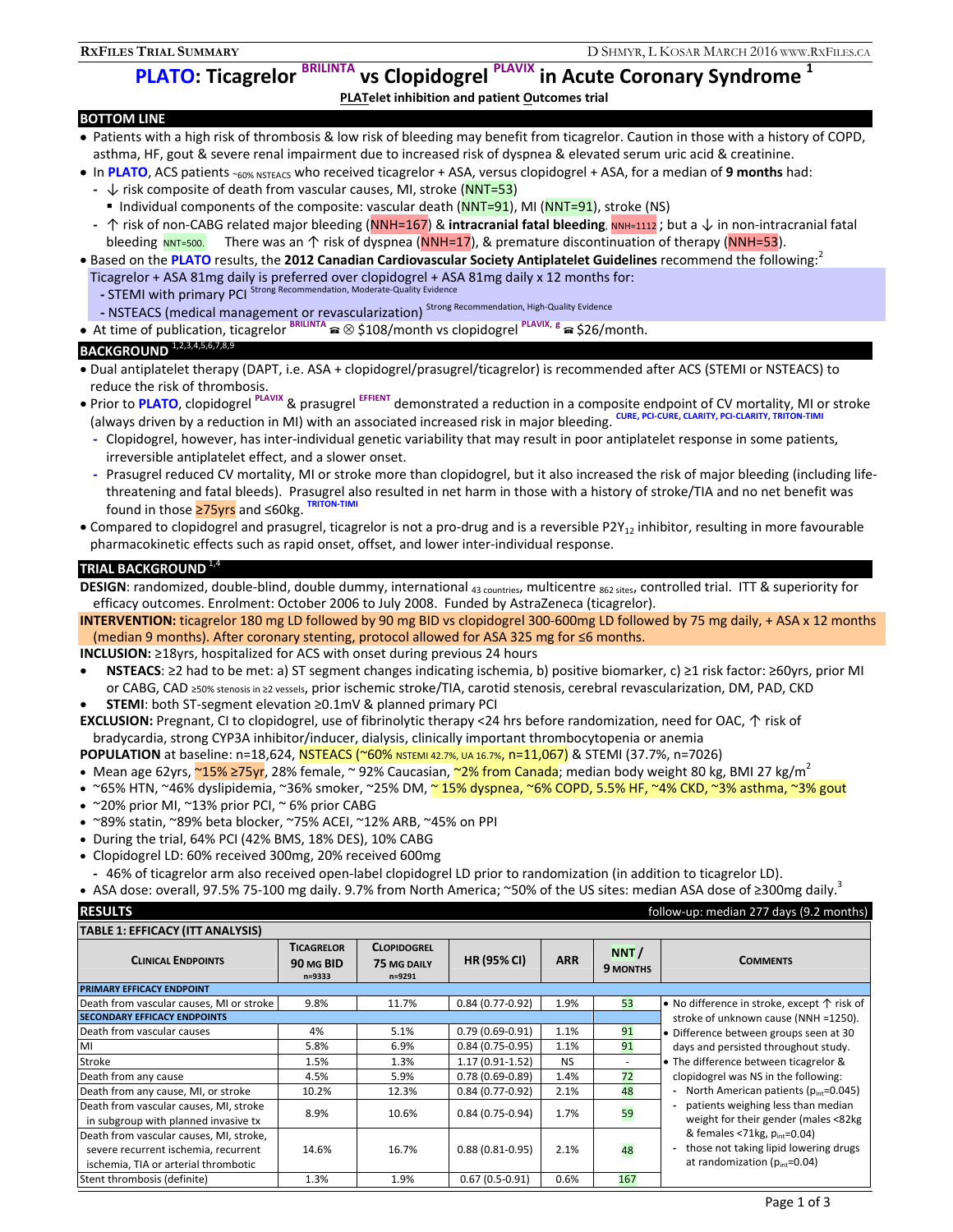| TABLE 2: ADVERSE EVENTS AND LAB ABNORMALTIES                  |                                          |                                                 |                     |                             |                                   |                                                                                                                                                                                                                                                                                                                                                                                                                                                                                                       |  |  |
|---------------------------------------------------------------|------------------------------------------|-------------------------------------------------|---------------------|-----------------------------|-----------------------------------|-------------------------------------------------------------------------------------------------------------------------------------------------------------------------------------------------------------------------------------------------------------------------------------------------------------------------------------------------------------------------------------------------------------------------------------------------------------------------------------------------------|--|--|
| <b>OUTCOME OR ENDPOINT</b>                                    | <b>TICAGRELOR</b><br>90 MG BID<br>n=9235 | <b>CLOPIDOGREL</b><br>75 MG DAILY<br>$n = 9186$ | <b>HR (95% CI)</b>  | <b>ARI</b><br><b>OR ARR</b> | <b>NNH OR</b><br>NNT/<br>9 MONTHS | <b>COMMENTS</b>                                                                                                                                                                                                                                                                                                                                                                                                                                                                                       |  |  |
| Fatal non-intracranial bleeding                               | 0.1%                                     | 0.3%                                            | RR 0.33             | 0.2%                        | 500                               | • NS differences in the following:                                                                                                                                                                                                                                                                                                                                                                                                                                                                    |  |  |
| Fatal intracranial bleeding                                   | 0.1%                                     | 0.01%                                           | RR 10               | 0.09%                       | 1112                              | - major bleeding (trial or TIMI criteria)                                                                                                                                                                                                                                                                                                                                                                                                                                                             |  |  |
| Non-CABG major bleeding (trial criteria)                      | 4.5%                                     | 3.8%                                            | $1.19(1.02 - 1.38)$ | 0.7%                        | 143                               | bleeding requiring transfusion<br>life-threatening or fatal bleeding<br>(study criteria)<br>- intracranial bleeding<br>major or minor bleeding (TIMI<br>criteria)<br>CABG related (procedural)<br>bradycardia<br>ventricular pauses ≥3 sec at 30 days<br>Clinical significance of elevated SCr &<br>uric acid cannot be determined as study<br>only reported % $\uparrow$ without indicating<br>what the baseline mean was.<br>- 1 month after end of tx, % $\uparrow$ for SCr<br>& uric acid was NS. |  |  |
| Non-CABG major bleeding (TIMI criteria)                       | 2.8%                                     | 2.2%                                            | $1.25(1.03-1.53)$   | 0.6%                        | 167                               |                                                                                                                                                                                                                                                                                                                                                                                                                                                                                                       |  |  |
| Major or minor bleeding (trial criteria)                      | 16.1%                                    | 14.6%                                           | $1.11(1.03-1.2)$    | 1.5%                        | 67                                |                                                                                                                                                                                                                                                                                                                                                                                                                                                                                                       |  |  |
| Any dyspnea                                                   | 13.8%                                    | 7.8%                                            | $1.84(1.68-2.02)$   | 6%                          | 17                                |                                                                                                                                                                                                                                                                                                                                                                                                                                                                                                       |  |  |
| Dyspnea requiring discontinuation                             | 0.9%                                     | 0.1%                                            | $6.12(3.41-11.01)$  | 0.8%                        | 125                               |                                                                                                                                                                                                                                                                                                                                                                                                                                                                                                       |  |  |
| Ventricular Pauses ≥3 sec in first week                       | 5.8%                                     | 3.6%                                            | RR 1.61             | 2.2%                        | 46                                |                                                                                                                                                                                                                                                                                                                                                                                                                                                                                                       |  |  |
| Premature discontinuation                                     | 23.4%                                    | 21.5%                                           | RR 1.09             | 1.9%                        | 53                                |                                                                                                                                                                                                                                                                                                                                                                                                                                                                                                       |  |  |
| Premature discontinuation due to AE                           | 7.4%                                     | 6%                                              | RR 1.23             | 1.4%                        | 72                                |                                                                                                                                                                                                                                                                                                                                                                                                                                                                                                       |  |  |
| Premature discontinuation due to<br>unwillingness to continue | 10.1%                                    | 9.2%                                            | RR 1.03             | 0.9%                        | 112                               |                                                                                                                                                                                                                                                                                                                                                                                                                                                                                                       |  |  |
| $\uparrow$ serum uric acid: baseline to 1 month               | 14% +/- 46%                              | 7% +/- 44%                                      |                     | ٠                           |                                   |                                                                                                                                                                                                                                                                                                                                                                                                                                                                                                       |  |  |
| ↑ serum uric acid: baseline to 12 months                      | 15% +/- 52%                              | 7% +/- 31%                                      | ٠                   | ٠                           |                                   |                                                                                                                                                                                                                                                                                                                                                                                                                                                                                                       |  |  |
| ↑ in SCr: baseline to 1 month                                 | $10\% + (-22\%$                          | $8\% + (-21\%)$                                 |                     | ٠                           |                                   |                                                                                                                                                                                                                                                                                                                                                                                                                                                                                                       |  |  |
| ↑ in SCr: baseline to 12 months                               | $11\% + (-22\%)$                         | $9\% + (-22\%$                                  |                     |                             |                                   |                                                                                                                                                                                                                                                                                                                                                                                                                                                                                                       |  |  |

### **STRENGTHS, LIMITATIONS, & UNCERTAINTIES**

- **STRENGTHS:** . Clinically meaningful endpoints (death from vascular causes, MI, stroke).
	- ITT analysis of efficacy outcomes
		- Only 5 patients lost to follow up (0.03%)

- LIMITATIONS: Only 2.2% (n=401) of patients were from Canada.<sup>1,3</sup>
	- The independent data & safety monitoring board had access to unblinded data.
	- 46% of patients randomized to ticagrelor received both clopidogrel and ticagrelor loading dose.
	- Variability existed in clopidogrel loading dose (300 to 600 mg).
	- >20% discontinued treatment prematurely
	- Potential lack of ticagrelor efficacy in North Americans (n=1814, US n=1413, Canada n=401), lower weight patients, and those not taking lipid lowering therapies at randomization. Subgroup analysis of geographic location showed significantly higher proportion of Americans received median ASA dose ≥300 mg vs rest of world (53.6% vs 1.7%). As such, ASA <100 mg/day is the recommended dose when combined with ticagrelor.<sup>3</sup>
	- Of the 64% who underwent PCI, only 18% received DES. DES have largely replaced BMS in current practice.

### UNCERTAINITIES: . Safety of ticagrelor in patients with pulmonary diseases (dyspnea), bradycardia/heart block (ventricular pauses), renal dysfunction (elevation in SCr), & gout (elevation in uric acid). There was a low percentage of patents with a history of COPD, asthma, CHF, gout, & CKD included in the study.

Unclear if allocation was concealed.

### **RxFILES RELATED LINKS**

- Duration of DAPT & Triple Therapy RxFiles Chart
- **DAPT** RxFiles Trial Summary: http://www.rxfiles.ca/rxfiles/uploads/documents/DAPT-Trial-12vs30months.pdf
- **PCI-CLARITY** RxFiles Trial Summary: http://www.rxfiles.ca/rxfiles/uploads/documents/PCI-CLARITY%20Trial%20Summary.pdf
- **PCI-CURE** RxFiles Trial Summary: http://www.rxfiles.ca/rxfiles/uploads/documents/PCI-CURE%20Trial%20Summary.pdf
- **TRITON-TIMI** RxFiles Trial Summary: http://www.rxfiles.ca/rxfiles/uploads/documents/TRITON-TIMI%2038%20Trial%20Summary.pdf

=not covered by NIHB =Exceptional Drug Status in SK **ACEI**=angiotensin converting enzyme inhibitor **ACS**=acute coronary syndrome **AE**=adverse event **ARB**=angiotensin II receptor blocker ARI=absolute risk increase ARR=absolute risk reduction ASA=acetylsalicylic acid BID=twice daily BMI=body mass index BMS=bare metal stent CABG=coronary artery bypass grafting **CAD**=coronary artery disease **CI**=confidence interval/contraindicated **CKD**=coronary artery disease **COPD**=chronic obstructive pulmonary disease **CV**=cardiovascular **CYP3A**=cytochrome P450 3A DAPT=dual antiplatelet therapy DES=drug-eluting stent DM=diabetes mellitus HF=heart failure HR=hazard ratio hr=hour HTN=hypertension ITT=intention to treat LD=loading dose **MI**=myocardial infarction **NNT**=number needed to treat **NNH**=number needed to harm **NS**=non-statistically significant **NSTEACS**=non ST-elevated ACS **NSTEMI**=non ST-elevated MI **OAC**=oral anticoagulant PAD=peripheral artery disease PCI=percutaneous coronary intervention p<sub>int</sub>=statistically significant for the interaction PPI=proton pump inhibitor RR=relative risk SCr=serum creatinine sec=seconds STEMI=ST-elevated myocardial infarction TIA=transient ischemic attack TIMI=thrombolysis in MI tx=treatment UA=unstable angina US=United States yr=year

**ACKNOWLEDGEMENTS: Prepared By**: Danielle Shmyr, Lynette Kosar, Brent Jensen, Loren Regier

**DISCLAIMER:** The content of this newsletter represents the research, experience and opinions of the authors and not those of the Board or Administration of Saskatoon Health Region (SHR). Neither the authors nor Saskatoon Health Region nor any other party who has been involved in the preparation or publication of this work warrants or represents that the information contained herein is accurate or complete, and they are not responsible for any errors or omissions or for the result obtained from the use of such information. Any use of the newsletter will imply acknowledgment of this disclaimer and release any responsibility of SHR, its employees, servants or agents. Readers are encouraged to confirm the information contained herein with other sources. Additional information and references online at www.RxFiles.ca Copyright 2016 - RxFiles, Saskatoon Health Region (SHR)

### **References:**

- 1. Wallentin, A Becker R, Budaj A, et al. Ticagrelor versus Clopidogrel in Patients with Acute Coronary Syndromes **PLATO**. N Engl J Med. 2009 Sep 10;351(11):1045- 1056.
- 2. Tanguay JF, Bell AD, Ackman ML, et al; **Canadian Cardiovascular Society**. Focused 2012 update of the Canadian Cardiovascular Society guidelines for the use of antiplatelet therapy. Can J Cardiol. 2013 Nov;29(11):1334-45.
- 3. Mahaffey KW, Wojdyla DM, Carroll K, et al; PLATO Investigators. Ticagrelor compared with clopidogrel by **geographic region** in the Platelet Inhibition and Patient Outcomes **PLATO** trial. Circulation. 2011 Aug 2;124(5):544-54.
- 4. James S, Akerblom A, Cannon CP, Emanuelsson H et al. Comparison of ticagrelor, the first reversible oral P2Y(12) receptor antagonist, with clopidogrel in patients with acute coronary syndromes: Rationale, design, and baseline characteristics of the PLATelet inhibition and patient Outcomes (**PLATO**) trial. Am Heart J. 2009 Apr;157(4):599-605.